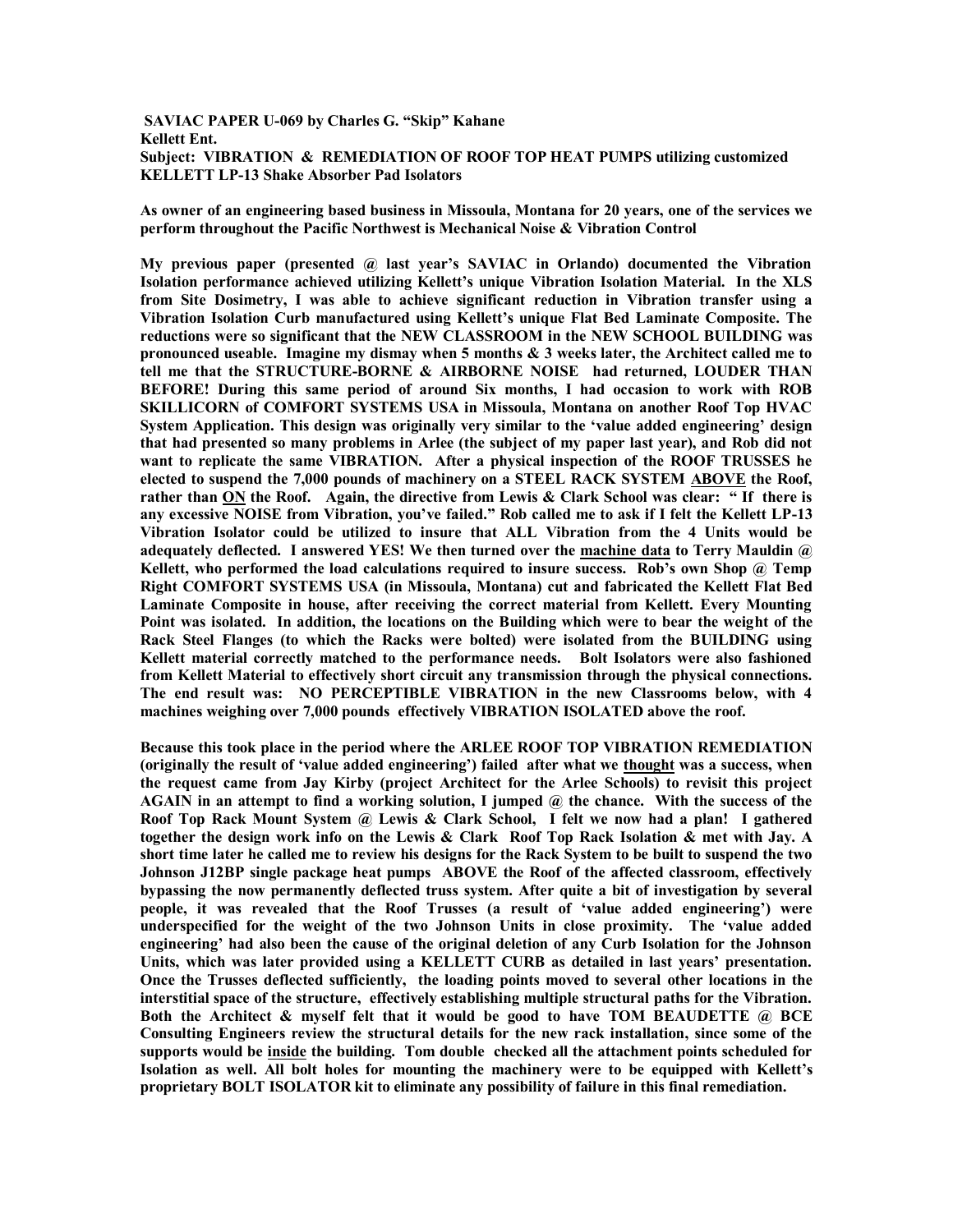**On September 15th the Arlee School Board approved the funding of the Remediation. Steel Fabrication began, based upon Principal Architect Jay Kirby's Roof Rack Design, incorporating correctly engineered KELLETT VIBRATION ISOLATION PADS. The design was thoroughly reviewed by Beaudette Consulting Engineers to be certain it met all structural requirements, prior to cutting the steel components. On Wednesday, September 21st I visited the Site of the Project to gather SITE DOSIMETRY of the Vibration & Air Borne Noise resultant from normal operation, prior to shutting down the units during the rack construction process. I wanted to determine how this truss deflection had affected the previous reductions over time. (Overhead image) I also wanted to determine if the NOISE LEVELS in the classroom below had increased over time. This would proffer a new baseline for measuring Vibration & Noise reductions after the new Rack Mounting System design was installed to the building and all systems were again operating.**

**Because a different Installer was providing the Steel Fabrication, relocation & re-ducting of the two J12BP Single package High Efficiency Heat pumps weighing 1197 pounds each (combined weight of 2,394 lbs.), I began communication with them to be certain they would correctly install the Kellett Vibration Isolation Pads & Bolt Isolators at the specified locations. Missing any Isolation point could easily short-circuit this remediation. The project Architect communicated these issues directly to the General Contractor. On October 25th, after the steel rack system was in place, the Architect called me from Site to confirm the weight of the two j12BP Units (each & combined) to verify once more that the Kellett Vibration Isolation Pads were correctly matched in durometer & PSI loading capability by Terry Mauldin. of Kellett. The Kellett Pads were placed in the assembly locations per my specs (confirmed by Beaudette Consulting Engineers) utilizing Kellett Bolt Isolator kits to short circuit any hard connections of the machines to the Rack Assembly. Correctly sized Kellett Vibration Isolation Pads had already been installed into the Rack Assembly, as well as pads installed between the piers and the vertical steel. The machinery was mounted to the Rack Assembly, lifting the 2,394 pounds off of the roof, and suspending it above the roof, on a completely Vibration isolated Rack. Specially constructed flexible boots were built to bridge the gap between the units & ducting. These were then insulated with R 10 Blue Board insulation (rated for Exterior use in Montana) and covered with epdm material that was held in place by non-hardening silicone caulk, thereby avoiding a hard connection between the J12BP Unit casement & curb and the Duct below, while ensuring a sealed insulated air path. As soon as the two Units were operational, I visited the site @ the request of the Architect to Record the Airborne Noise Levels in the Classroom below, for comparison with the previous Dosimetry. Everyone involved hoped to hear & SEE a significant enough REDUCTION in the previous Noise levels to consider the problem solved. The results (overlayed with the previous Noise Levels from original Site Dosimetry) are supplied here. Had we indeed solved the problem? After all, this WAS the final opportunity we would have to normalize the acoustics in this new classroom. I am happy to report that all is as it should be. The pencils don't visibly vibrate on the desks, and the ceiling & light fixtures no longer shake. Similar to the 'pilot project' (suspending 4 machines weighing 7,000 pounds) above Lewis & Clark School's new classroom addition) failure was not an option. By racking this equipment ABOVE the Building & ISOLATING every bearing point with Kellett Vibration Isolation Pads & Bolt Isolator Kits (for affixing the machinery) we had removed any structural path to the building which might translate into both Airborne & Structureborne Noise &/or Vibration in the new classroom below. The Steel support Posts in the School Hallway were isolated Top & Bottom with correctly size Kellett Vibration Isolation bearing pads, and showed no trace of the Vibration previously detectable from 2,394 pounds of electromechanically coupled machinery. The final comparison of the BEFORE & AFTER printouts from the measurement of Air borne Noise resultant from the Vibration transferred through the roof speaks volumes.**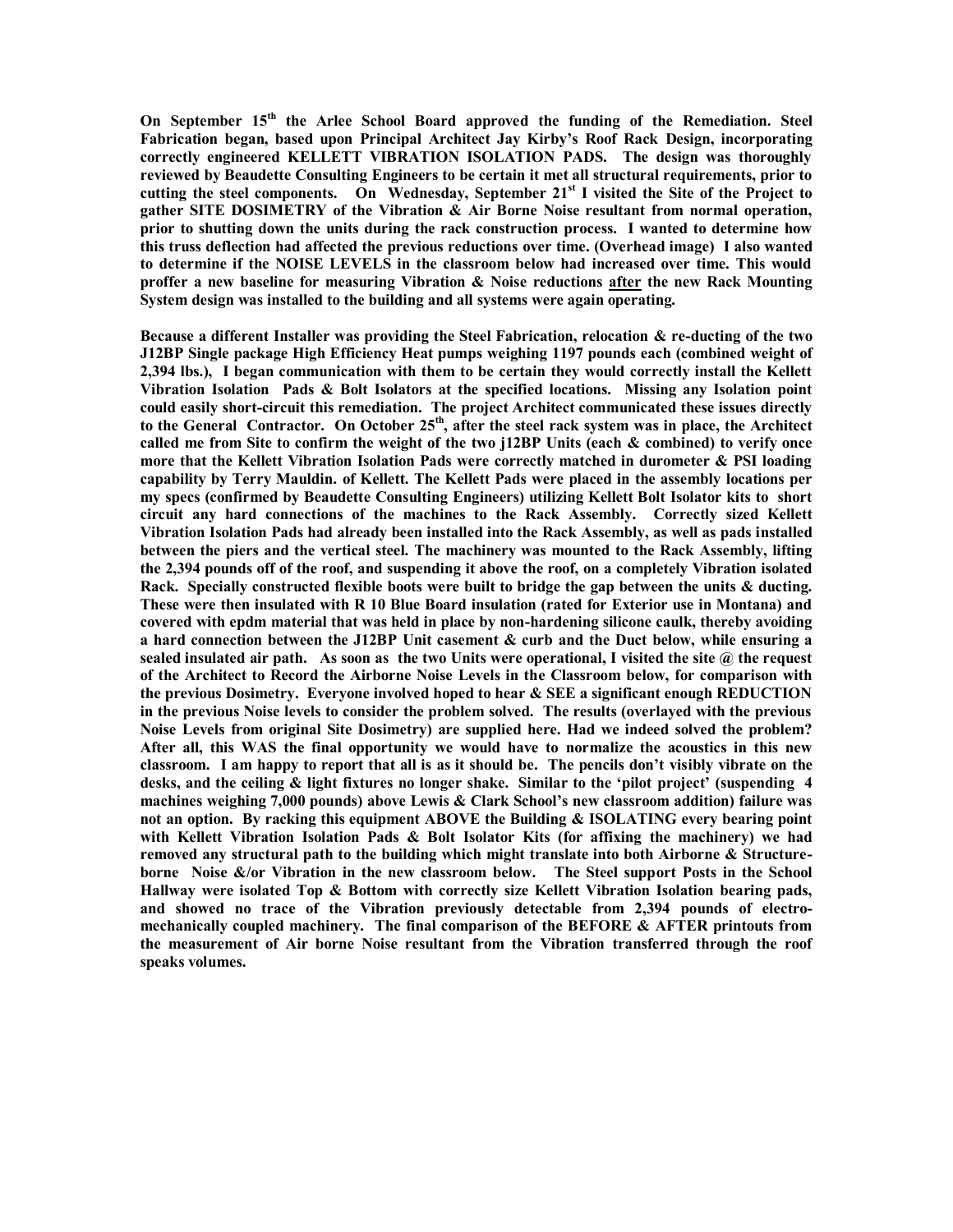

- **064 Hz Reduced from 53 dB to 42 dB.**
- **125 Hz Reduced from 52 dB to 33 dB.**
- **250 Hz Reduced from 48 dB to 28 dB.**
- **500 Hz Reduced from 30 dB to 20 dB.**
- **1 K Hz Reduced from 30 dB to 20 dB.**
- **2 K Hz Reduced from 33 dB to 23 dB.**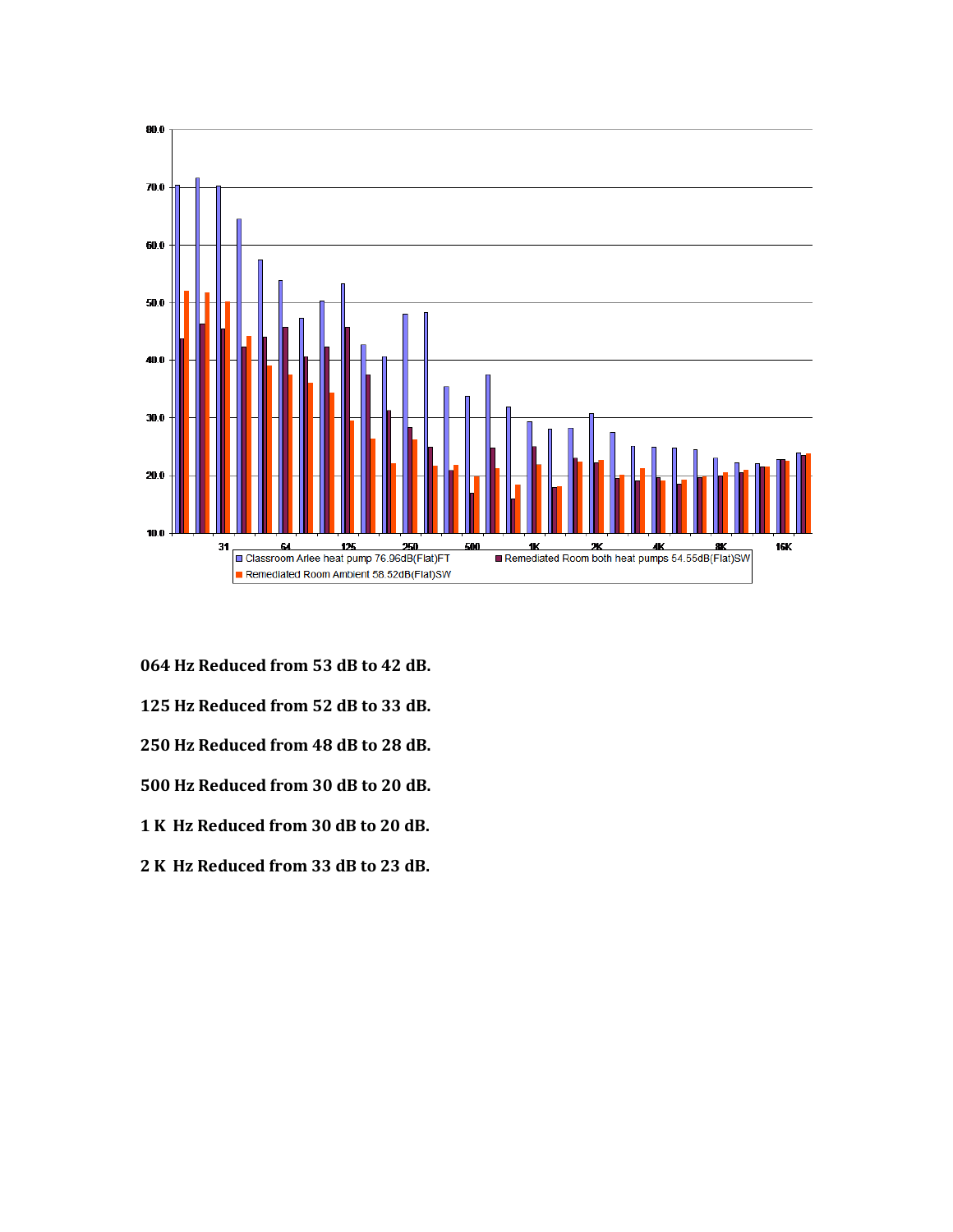

**KELLETT Vibration Isolation Pads installed at multiple locations in Rack.**